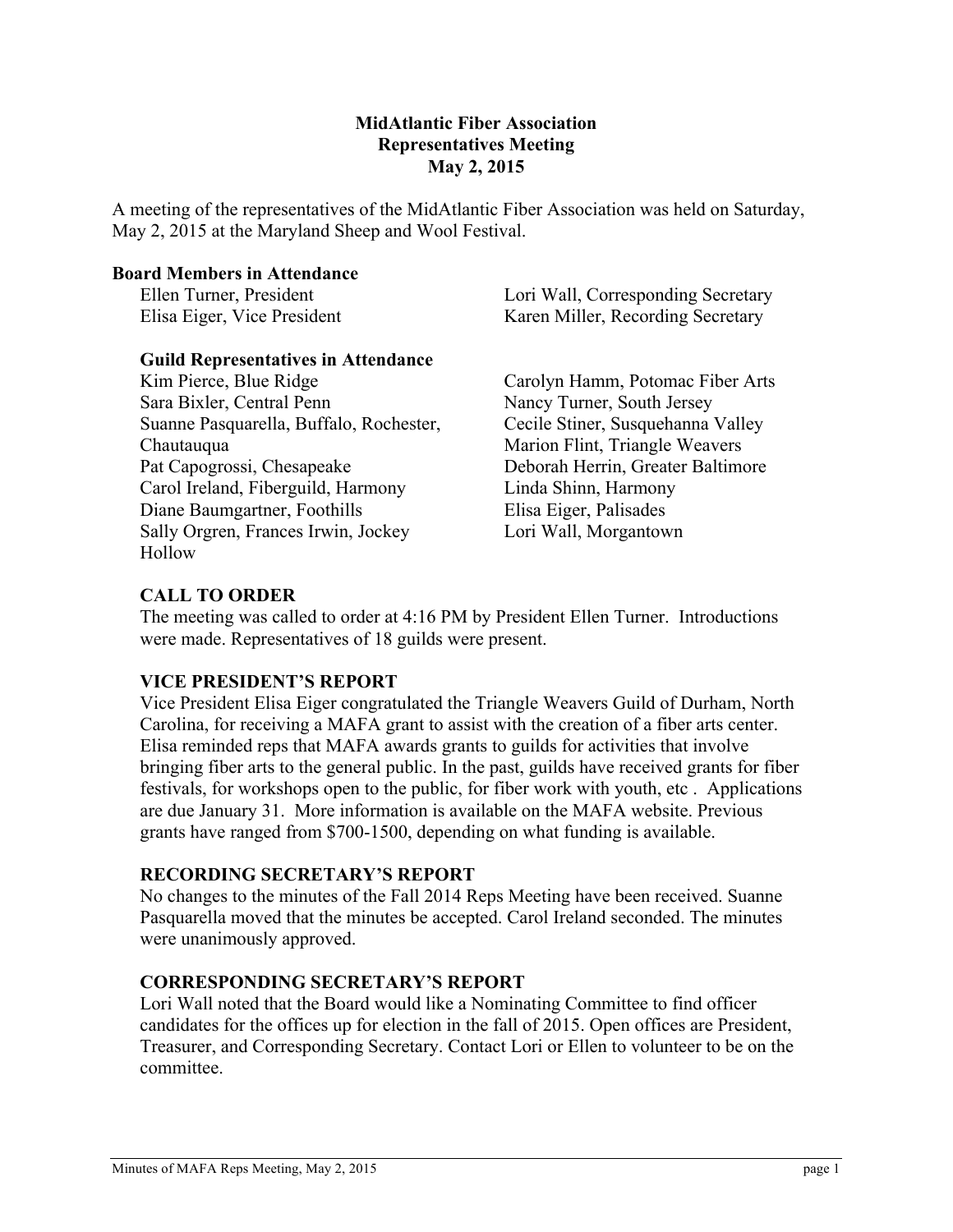## **TREASURER'S REPORT**

No Treasurer's report was available.

#### **OLD BUSINESS**

Ellen reiterated Lori's call for a Nomination Committee. Since this is a volunteer organization, we are constantly looking for committed volunteers. Ellen noted that if the committee members were in place before the conference, they could talk to potential officers there.

#### **NEW BUSINESS**

#### *MAFA 2015 Conference Report*

Ellen reported that the July conference was going to be on a bigger scale than recent conferences have been. We already have 270 participants registered for workshops. Thirty vendors will be in attendance. Ten guilds will be setting up guild exhibits.

Early registration closes May 15, at which point the Board will determine which workshops have enough participants to run. Confirmations will then be sent out to instructors and students. Late registration will continue until June 9.

Registration will be held in the dorm, so participants can park, register, get their dorm keys from the university personnel, and move into their room all at one stop. Carts will be available to assist with offloading.

At registration, students will learn the location of their workshops. We hope to have students available to help with unloading of the looms at the various buildings where the classes will be held.

Jennifer Moore will give a keynote address on Thursday evening. The Fashion Show will take place Friday evening. (Remember, you don't have to be able to WEAR what you show – lawn chairs and dishtowels have been shown in the past!) Open Studio visits will take place on Saturday evening.

Guild exhibits will be set up in part of the vendor hall. A question was raised about security. We will need to have a volunteer monitoring the exhibits whenever the vendor hall is open. Some questions were also raised about the size of the exhibits allowed. It was noted that the exhibits will not have walls to hang things on – but some guilds plan to bring racks of some kind to create a "wall" for their exhibit. Additional questions should be directed to Sandi Petty at guildexhibits coordinator  $\omega$  mafafiber.org.

Ellen also noted that participants could apply for MAFA (or HGA) fellowships to attend the conference. Beginning spinners and weavers will also be given a scholarship, with no need to apply. See the MAFA website for more information.

There will be a special table set up to sell Ellen Dorosh's stash. Proceeds will go to a special scholarship for MAFA 2017.